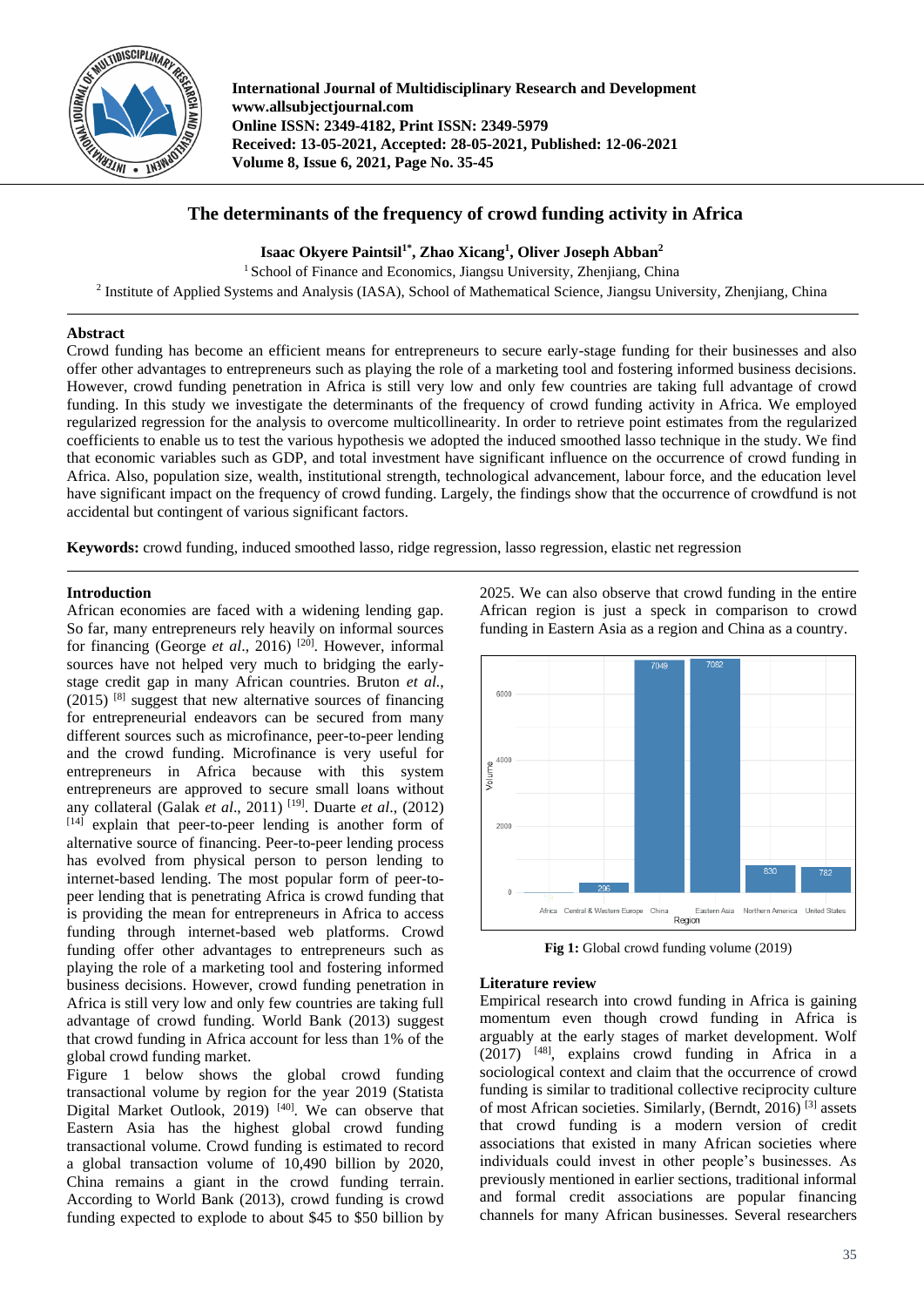have also attempted to draw a comparisons between crowd funding and microfinancing (Oruezabala & Peter, 2016; Wolf, 2017). Wolf (2017)  $[48]$  claim that crowd funding has helped to overcome the inadequacies of microfinancing in Africa. Authors writing on crowd funding in Africa also suggest that some microfinance institutions in Africa are gradually evolving their social mission to crowd funding options for businesses in Africa which is making crowd funding an important appealing alternative for small businesses (Munyanyi & Mapfumo, 2016)  $^{[32]}$ . Wolf (2017) [48] also notes that crowd funding can create co-creation of innovation between entrepreneurs and funders or capital providers at the same time strengthen the entrepreneurship financing phenomenon in Africa. Hence, (Oruezabala & Peter, 2016) suggest that crowd funding is a new form of resource for African entrepreneurs that goes beyond securing funding.

Flanigan  $(2017)$ <sup>[16]</sup> examines how crowd funding could contribute towards heightening diaspora philanthropy. She explains that diaspora philanthropy comprises "money, goods, volunteer labor, knowledge and skills, and other assets donated for the social benefit of a community broader than ones' family members, in a country or region where there is a population with whom the donor(s) have ancestral ties". Flanigan (2017) [16] again notes that crowd funding technologies could increase the transfer of diaspora philanthropy. (Munyanyi & Mapfumo, 2016) [32] Also add that online philanthropy can be regarded as the giving of financial and social capital for promoting human welfare through online platform. Hence, through crowd funding, African migrants can support the entrepreneurial activities of by family members and friends in their countries of origin through the facilitation of crowd funding platforms. Flanigan (2017)  $[16]$  also explain that exploiting the shared characteristics and complementary strengths of crowd funding and diaspora philanthropy can help diaspora generated 'philanthropic crowd funding' flourish. Furthermore, people from the diaspora possess the relevant networks and information that could help offset crowd funding's vulnerabilities (Leblang, 2010)<sup>[28]</sup>.

Studies by Berndt (2016) <sup>[3]</sup> and Flanigan (2017) <sup>[16]</sup> emphasize that regulatory factors are key to crowd funding development in Africa. Similarly, Munyanyi and Mapfumo  $(2016)$  <sup>[32]</sup> explain that a regulatory environment is necessary for the development of crowd funding in Africa. Ziegler *et al*., (2020) asserts that the more adequate national regulatory schemes ensure that crowd funding platforms operate in the same national market, the higher the overall market capitalization of crowd funding grows. Again, Ziegler *et al*., (2020) remark that most African countries lack alternative financing regulatory regimes. Given the nonexistence of crowd funding-specific regulation in many African countries, general financial services regulation is applied to firms seeking to provide services that boarders on activities that are specified in existing laws. However, some regulatory initiatives to help financial innovation, that include various steps taken towards establishing regulatory sandbox processes for financial technology companies have been implemented by various African government agencies (Ziegler *et al*., 2020)). Furthermore, the African Crowd funding Association was established in 2015 as an industry organization devoted to promoting in favour of crowd funding legislation creation and reforms, increasing public awareness of crowd funding, and ensuring industry practices that protect investors and democratize access to capital (African Crowd funding Association, 2020) [1] .

# **Hypothesis**

To develop testable hypothesis, we adopt the demand and supply of entreprenurship as theoretical basis. Thornton (1999) [43] classifies the eclectic theories on Entrepreneurship into two schools namely, the supply-side perspective and the demand-side perspective. According to Thornton  $(1999)$  <sup>[43]</sup>, demand-side perspectives study the occurrence of entrepreneurship through diverse contexts such as the creations by organizational hierarchies Freeman (1986), the activity of the professions (Wholey *et al*., 1993)  $[47]$ , the policy of nation-states (Dobbin & Dowd, 1997)  $[13]$ , the development of markets (King & Levine, 1993; White, 1981)  $[24, 46]$ , and the advent of technological change (Shane, 2016). On the other hand, supply-side perspective of entrepreneurship studies the phenomenon from the context of the individual characteristics of the entrepreneur.

Light & Rosenstein (1995)<sup>[29]</sup> explain that the demand-side perspective of entrepreneurship was first developed by scholars such as Marxist, economists, and geographers. Modern views based on demand-side perspective draws on theories from ecology and institutional theories in organizational sociology (Thornton, 1999) <sup>[43]</sup>. This perspective is also currently very popular among economic sociologists. Romanelli  $(1991)$   $^{[36]}$  characteristic of the ecological perspective, propose that the availability of resources encourages entrepreneurs to emerge. This proposition is also supported by Freeman  $(1986)$ <sup>[17]</sup> who conjecture that knowledge and resources provided by firms to their employees coupled with market niches spin off new entrepreneurial opportunities. However, according to Thornton  $(1999)$   $[43]$  both ecological and institutional perspectives are weakened by their absence of an agency theory.

Arguably, the supply-side perspective dominates the theories on entrepreneurship. Diverse theories and concepts across many disciplines have been used to explain entrepreneurship from this perspective. For instance, the sociological point of view explain entrepreneurship as the occurrence of social hierarchy and values. Thus, factors such as an individuals' position, tradition, cultural values, mobility and social status determines entrepreneurial behaviour. Furthermore, from the psychological theories the occurrence of entrepreneurship in a society and their frequency has been explained by the individual centric arguments and also in psychological context. According to Thornton  $(1999)$  <sup>[43]</sup>, one critical weakness of the supply perspective theories is their lack of thorough and appropriate research methods.

Schultz (1990)<sup>[38]</sup> and Bregger (1996)<sup>[6]</sup> both argue that the state of the economy impacts demand for entrepreneurship. However, according to them, the relationship between economic development and entrepreneurship is negative. This perspective is further echoed by Carree *et al*., (2002) [11] who explain that economic development enhances the quality of life and wages of workers which also increases the opportunity cost of entrepreneurship and thereby decreases the demand for entrepreneurship. Thus, from these arguments, it can be conjectured that less developed economies would have a high demand for entrepreneurships. Thus, a high per capita income implies low demand for entrepreneurship. Carree & Thurik (2010)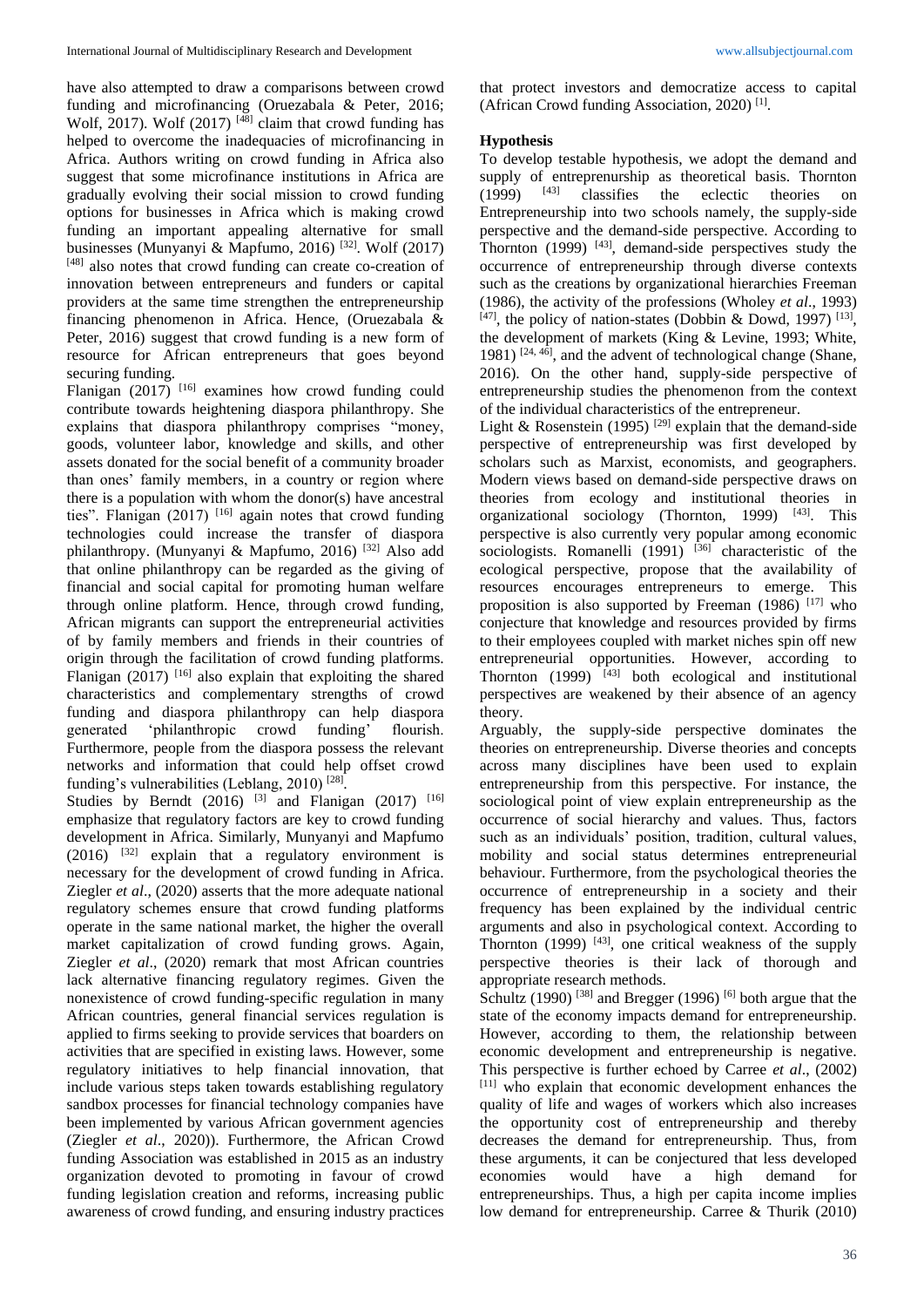[10] also observe a positive effect of economic growth on entrepreneurship. Hence, we therefore hypothesize the following:

**H1**: Economic situation has a significant impact on the frequency of crowd funding campaigns.

Financial development is correlated with demand for entrepreneurship as explained by Klapper *et al.*, (2007)<sup>[26]</sup>. Klapper *et al.*,  $(2007)$ <sup>[26]</sup> defines financial development by the ratio of domestic credit to private sector as a percentage of GDP and suggest that financial development is linked to new entry rates and business density. Conversely, financial crisis also affects the demand for crowd funding entrepreneurship since most financial institutions during periods of crisis are averse to lending out loans to businesses and especially new startups (Haddad and Hornuf, 2019). In order to make up for the refusals, entrepreneurs undertake crowd funding to fill the gaps for funding (Lopezde-Silanes *et al*., 2015; Schindele & Szczesny, 2016). Thus, we hypothesize the following:

**H2**: Financial development has a significant impact on the frequency of crowd funding campaigns.

Wennekers & Thurik,  $(1999)$  <sup>[45]</sup> argue from the Schumpeterian perspective of creative destruction to explain that technological advancement leads to the creation of new level of entrepreneurship. Indeed, crowd funding is a typical example of a new industry which is gaining popularity due to the demand for financial technology or Fin Tech. Crowd funding ventures essentially depend on advanced new technologies to improve the sharing of information to reach the crowd. Hence, we hypothesize the following:

**H3**: Technological development has a significant impact on the frequency of crowd funding campaigns.

Reynolds  $(1999)$ <sup>[35]</sup> suggest education is a crucial element for stimulating entrepreneurship. Education provides people with needed skills to enter into entrepreneurship. Thus, countries with good education systems are likely to produce more entrepreneurs. Bates  $(1990)$  <sup>[2]</sup> argue that business ventures that are started by entrepreneurs with high level of education are likely to survive. Some studies also argue for a negative impact of education on entrepreneurship. Blanchflower & Oswald,  $2007$ <sup>[5]</sup> argue that the level of education has a negative effect on the willingness to engage in self-employment. This is because highly educated people are unwilling to accept the risks related with entrepreneurship. Hence, we hypothesize that:

**H4**: Education has a significant impact on the frequency of crowd funding campaigns.

Evans & Leighton  $(1989)$  <sup>[15]</sup> propose that wealth of individuals in a country increases the supply of entrepreneurship significantly. Thus, individuals with greater level of wealth and assets are likely to enter into entrepreneurship. Lindh & Ohlsson,  $(1998)$   $^{[30]}$  suggest that wealth in the form of inheritance or lottery winnings increases the likelihood of an individual to pursue entrepreneurship. Hence, we hypothesize that:

**H6**: Wealth has a significant impact on the frequency of crowd funding campaigns.

Bjørnskov  $\&$  Foss (2008)<sup>[4]</sup> propose that institutional features of a country, such as tax environment, intellectual property rights, trust, corruption, crime, size of government etc., has a strong influence on the supply of entrepreneurship in a country. They argue that corruption and opaque administrative procedures impedes opportunities for potential and incumbent entrepreneurs. Klapper *et al*.,

(2004) observe that bureaucratic regulations inhibit new entries in European countries. Hence, we hypothesize that: **H7**: Institutional features has a significant impact on the frequency of crowd funding campaigns.

The availability of adequate labour is a key determinant for the supply of entrepreneurship. Ernst and Young (2016) explain that supply of talent labour have a very strong effect on Fin Tech startups. Also, OECD (1998) suggest that a rigid labour market regulation hinders labour supply and constrains new entrepreneurial activity. Thus, labour force availability and a flexible labour market regulations regime are good influencers of the supply of entrepreneurship. So, we hypothesize that:

**H8**: labour force has a significant impact on the frequency of crowd funding campaigns.

The underlying notion of the "unemployment-push theory" is that unemployed workers seek self-employment as an escape out of unemployment. Thus, higher rates of unemployment lead to subsequent higher rates of entrepreneurship. Carree & Thurik,  $(1998)$ <sup>[9]</sup>, find little evidence for the "unemployment-push theory", however, their findings signify that differences may appear when certain subsectors are examined. Hence, we hypothesize that:

**H9**: Unemployment has a significant impact on the frequency of crowd funding.

### **Materials**

Country level data on the number of crowd funding campaigns are retrieved from Statista's primary research on crowd funding from 2017 to 2020. Overall, A total of 31,715 crowd funding activities are included in this study. For the independent variables, different databases are explored for country level data on Africa. To test Hypothesis 1, the study includes gross domestic product (GDP) in current prices of constant exchange rate of individual countries from Statista's Country Outlook. Also, the study incorporates consumer price index (CPI), which represent a change in the level of prices for goods and services from households in order to capture the effects of inflation on the number of crowd funding campaigns. Data on Consumer price index is taken from the African Information Highway of the African Development Bank. Ocampo *et al.*, (2009)<sup>[33]</sup> and Stiglitz & Greenwald (2014)  $[41]$  suggest that exchange rate plays a significance role in an economy by facilitating economic diversification. Hence, we include exchange rate (XRT) in one unit of local currency in United States dollars. Data on exchange rate is taken from Statista's Country Outlook. Exogenous growth proponents also advocate the importance of investment in every economy. Hence, we capture the impact of investment on the total number of crowd funding campaigns by incorporating total investment (TTINV) or gross capital formation which represents the total value of the gross fixed capital formation and changes in inventories and acquisitions minus the disposals of valuables for every sector. Data on total investment is obtained from Statista's Country Outlook. Furthermore, in recent years, human development index (HDI) has become a popular indicator of the economy since GDP does not take into consideration other aspects such as the well-being of the people in a Country. The HDI provides a single measure which utilizes four key metrics namely: life expectancy, expected years of schooling, average years of schooling, and gross national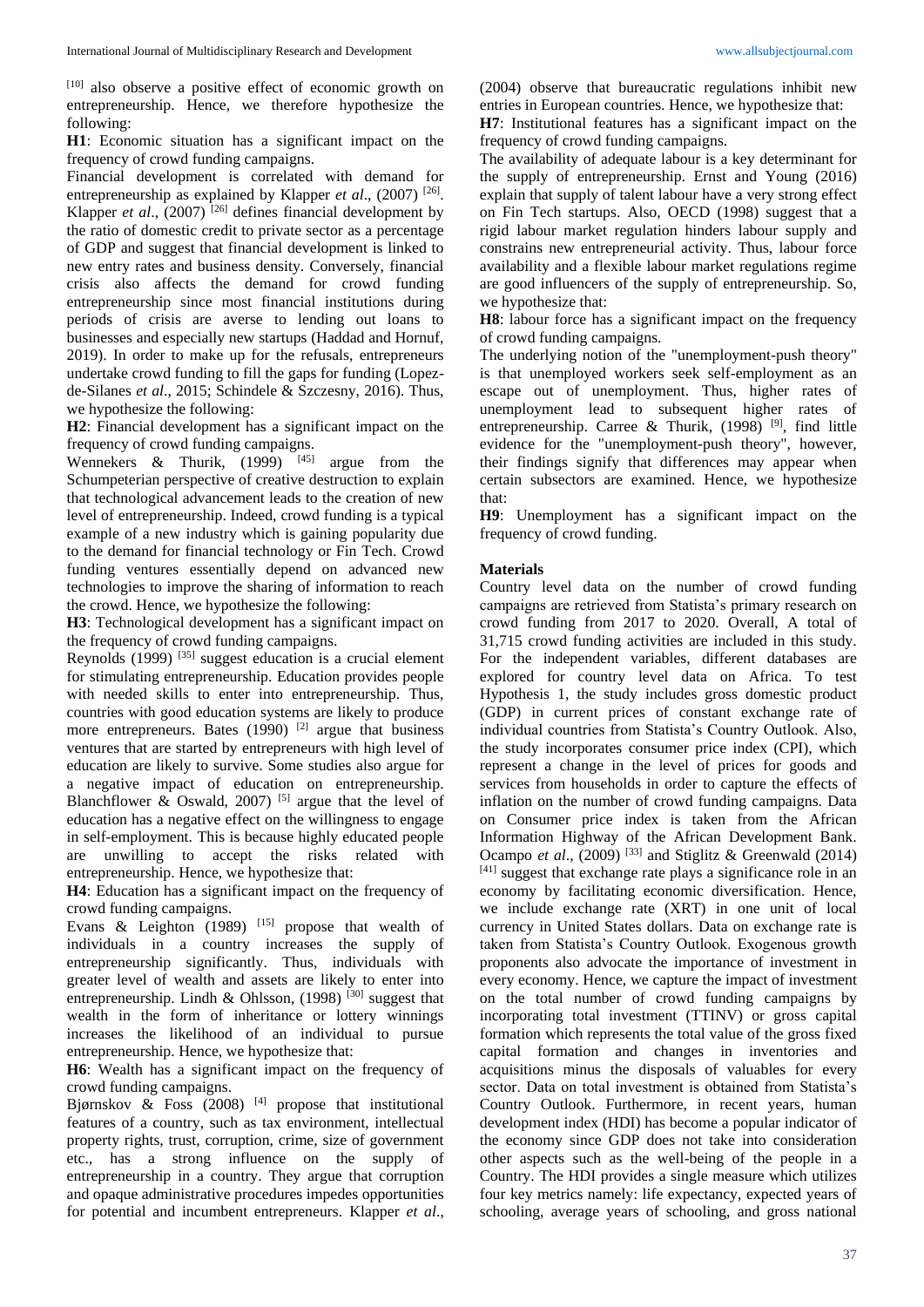income (GNI). Data on HDI is taken from the African Information Highway database of the African Development Bank. In order to test Hypothesis 2, we incorporate credit card penetration (CCP) and online banking penetration (OBP) as indicators for financial development. Credit card penetration measures the number of credit card accounts or the percentage of the total population that own at least one credit card in an economy. Online banking penetration also measures the percentage of individuals that uses the internet to access banking services. Data on credit card penetration and Online banking penetration are obtained from Statista's Country Outlook database. We examine Hypothesis 3 by including digital revenue (DR), Internet usage penetration (IU), Broadband subscription (BBS), and Smartphone penetration (SPHNP) as indicators of technological advancement of a country. Digital revenue encompasses the revenue from e-commerce and digital platforms. Internet usage penetration measures the number of Internet subscriptions. Broadband subscriptions indicate the fixed subscriptions to high-speed public internet through broad bands. Smartphones production showcases the number of people using smartphones. Data on Digital revenue, Internet usage penetration, Broadband subscription, and Smartphone penetration are taken from Statista's Country Outlook.

We test Hypothesis 4 by including School age population for Secondary School Education (SAPOP) as an indicator for the impact of education on the total number of crowd funding campaigns. The difficulties to school attendance at the secondary level are prevalent in many African countries due to high cost to access secondary schools and affordability. Consequently, secondary school education has been preserved for only the privileged class of many African societies and thereby rendering a good fraction of their labour force without secondary education. The school age population for secondary school variable provides information on the number of people that are within the secondary school age in a country. Data on School age population for secondary school education is taken from the African information highway database.

We examine Hypothesis 5 by incorporating the total population of a country (TPOP) as well as the population of different age groups. We account for the impact of different categories of age groups on the number of crowd funding campaigns. We incorporate the population of age categories; 0 year to 14 years (POP0-14), 15 years to 24 years (POP15- 24), 25 years to 34 years (POP1-14), 35 years to 44 years (POP1-14), 45 years to 54 years (POP1-14), 55 years and above (POP55+). Furthermore, we study the impact of the number of households (NHH) on the total number of crowd funding campaigns. Households represent residential communities of people living and keeping house together. Thus, business facilities as well as institutional households such as dormitories or retirement homes are not classified as households. Data on the total number of households is taken from Statista's economic outlook.

We test Hypothesis 6 by including consumer spending which describes voluntary spending by the population. Consumers often spend on different goods and services, consequently, the study includes consumer spending per capita of private households in constant exchange rate (CPPHH), consumer spending per capita for food and nonalcoholic beverages (CPFNAB), consumer spending per capita for alcoholic beverages, tobacco, and narcotics (CPTNA), consumer spending per capita for clothing and

footwear (CPCF), consumer spending per capita for housing, water, gas, and fuel (CPHWEG), consumer spending per capita for furnishings, households equipment, and routine maintenance (CPFHEH), consumer spending per capita for health (CPH), consumer spending per capita for transport (CPT), consumer spending per capita for communication (CPC), consumer spending per capita for recreation and culture (CPRC), consumer spending on education (CPE), consumer spending on restaurants and hotels (CPRH), and consumer spending on miscellaneous goods and services (CPM). Data on consumer spending is collected from Statista's Country Outlook.

We test Hypothesis 7 by incorporating the ease of doing business index (EDB). Ease of doing business score, according to the World Bank, helps to assess the absolute level of regulatory performance over a period of time. It captures the gap between a particular economy's performance and the best performance at any point in time. Ease of doing business is score from 0 to 100 where 0 implies the lowest score and 100 implies the best score. Also, the study includes the institutional strength of a country using the strength of legal rights (SLR). The strength of legal rights index measures the extent to which collateral and bankruptcy laws ensures that the rights of borrowers and lenders are protected. The index ranks from a scale of 0 to 12, with highest scores showing that laws are well calculated to expand access to credit.

Hypothesis 8 is examined by using three different indicators for namely: employment in industry (EMPI), employment in services (EMPS), and employment in agriculture (EMPA). Data on the three indicators is take from the African information highway of the African Development Bank (AfDB). We test Hypothesis 9 by extracting country-level data on unemployment (UNEMPL) from the African information highway of the African Development Bank (AfDB). Finally, we test Hypothesis 9 by including data on unemployment in the countries involved in the study.

### **Method**

We collapsed the dataset into a panel data set for 36 African countries for the 3-year study period. Due to high dimensional panel data settings, we estimate a regularization of multivariate regression which allows us to overcome multicollinearity. Regression with regularization penalty has been popular in econometrics since Lamarche (2010), Harding and Lamarche (2019), and Su *et al.*, (2016). The regression models incorporated in the study are ridge regression, lasso regression, and elastic net regression.

Ridge regression model belongs to the class of L2 norm regularization. Ridge regression is built on least squares regression but introduces the L2 penalty term to reduce the RSS (Hoerl & Kennard, 1970). The L2 term is equal to square magnitude of the coefficients. Thus, the Ridge regression coefficients are given by;

$$
\hat{\beta}_{ridge} = \sum_{i=1}^{n} (y_i - \hat{y})^2 + \lambda \sum_{j=0}^{p} \hat{\beta}_j^2
$$

Ridge regression minimizes the estimated coefficients of variables that have less contribution to the model towards Zero (Hastie *et al.*, 2015). The minimization requires a  $\lambda$  or a tuning parameter to determine the amount of shrinkage. The regularization parameter  $\lambda \geq 0$  controls the penalty term. In this case, when  $\lambda = 0$  the model produces least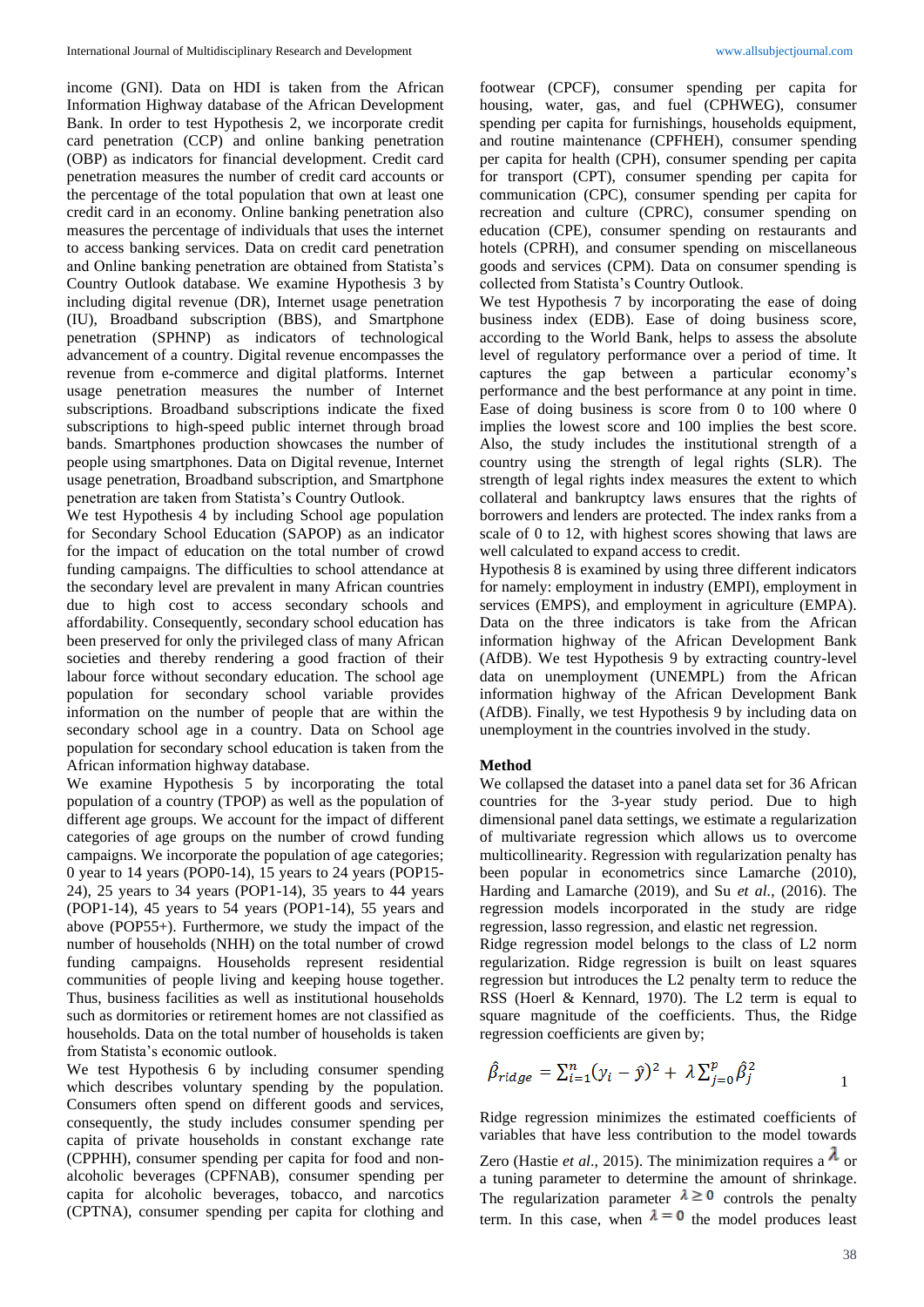squares estimates and as  $\lambda$  increases to infinity, the minimizing penalty also increases and yields coefficients closer to zero. This can be observed in Figure 3.2 where the elliptical contours represent the cost function of the linear regression whiles the shaded circle represent the ridge constraint. If the ridge conditions are relaxed on the coefficients, then the constrained region can expand and eventually touch the center of the ellipse which would result in the similar output of the ridge and the linear model.

Lasso uses the L1 penalty term to minimize the RSS which is equal to the absolute value of the coefficients (Tibshirani, 1996) <sup>[44]</sup>. Given a suitable  $\lambda$  Lasso can render some coefficients to zero and thereby perform variable selection while minimizing prediction errors by constraints on the parameters that render some coefficients to reduce to zero. The Lasso coefficients are given by:

$$
\hat{\beta}_{lasso} = \sum_{i=1}^{n} (y_i - \hat{y})^2 + \lambda \sum_{j=0}^{p} |\hat{\beta}_j|
$$

In the cartesian plane the shaded diamond is the constraint region for lasso coefficients. The elliptical contours represent functions of linear regression. The lasso regression conditions on the coefficients constrain the regression coefficients to the diamond.

Elastic Net regression is the hybrid of Ridge and Lasso, in that, it combines the L2 penalty of Ridge and L1 penalty of Lasso (Zou & Hastie, 2005). The coefficients of the Elastic Net are given by:

$$
\hat{\beta}_{enet} = \frac{\sum_{i=1}^{n} (y_i - \hat{y})^2}{2n} + \lambda \left( \frac{1 - \alpha}{2} \sum_{j=1}^{m} \hat{\beta}^2 + \alpha \sum_{j=1}^{m} |\hat{\beta}_j| \right)
$$

With respect to Elastic Net, aside choosing a suitable, the optimal  $\alpha$  parameter which is a mixing parameter for Ridge and Lasso also has to be tuned for effective prediction. From Figure 4.5 it can be seen that ridge restricts the regression coefficient to the circle whiles lasso restricts the coefficient to the diamond.

The elastic net regression keeps the coefficient between the convex of the ridge penalty and the lasso penalty. Further,

the convexity of the elastic net regression depends on the  $\alpha$ value.

The disadvantage regarding ridge regression, lasso regression, and elastic net regression is that they do not provide point estimates and *p-values* for hypothesis testing, however, they provide an efficient variable selection functions. Cilluffo *et al.*, (2019)<sup>[12]</sup> propose the induced smoothing based on Brown & Wang (2005)<sup>[7]</sup> that leads to estimators with sampling distribution closer to a normal one and corresponding reliable covariance matrix to carry out inference. Details of the methodology can be found in the research paper Cilluffo et al., (2019) <sup>[12]</sup>. The induced smoothed lasso can be implemented by the *islasso* package for *R* statistical software. The advantage of the *islasso*  package is that there is a provision for a lambda and alpha values estimated by *K*-fold cross validation that specifies the tuning parameters in the penalized objective (Friedman *et al*., 2009) [18]. Hence, the tuning parameter would allow us to specify the point estimate for the ridge regression, lasso regression, and elastic net regression using the elastic net mixing parameter  $0 \le \alpha \le 1$ . Alpha=0 produces estimates for the ridge model whereas Alpha=1model yields estimates for the lasso regression model.

We transform the variables into a common data set by taking the natural logarithm of all the variables in the study sample. In our baseline specification, we estimate the following model:

```
\label{eq:LNCRWD} LNCRWD_{i,t} = F\left(LGDP_{i,t} + LCPI_{i,t} + LHDI_{i,t} + LTTINV_{i,t} + LXRT_{i,t} + LEDB_{i,t} + LSLR_{i,t} + LSLR_{i,t} + LSLR_{i,t} + LSLR_{i,t} + LSLR_{i,t} + LSLR_{i,t} + LSLR_{i,t} + LSLR_{i,t} + LSLR_{i,t} + LSLR_{i,t} + LSLR_{i,t} + LSLR_{i,t} + LSLR_{i,t} + LSLR_{i,t} + LSLR_{i,t} + LSLR_{i,t} + LSLR_{i,t} + LSLR_{i,t} + LSLR_{i,t}LTPOP_{i,t} + LPOP1 - 14_{i,t} + LPOP15 - 24_{i,t} + LPOP25 - 34_{i,t} + LPOP35 - 44_{i,t} +LPOP45 - 54_{i,t} + LPOP55 +_{i,t} + LNHH_{i,t} + LCCP_{i,t} + LOBP_{i,t} + LDR_{i,t} + LIU_{i,t} +LSPHNP_{i,t} + LBBS_{i,t} + LCPPHH_{i,t} + LCPFNAB_{i,t} + LCPTNA_{i,t} + LCPCF_{i,t} +LCPHWEG_{i,t} + LCPFHHE_{i,t} + LCPH_{i,t} + LCPT_{i,t} + LCPC_{i,t} + LCPRC_{i,t} + LCPE_{i,t} +LCPRH_{i,t} + LCPM_{i,t} + LEMPA_{i,t} + LEMPI_{i,t} + LEMPS_{i,t} + LUNEMPL_{i,t} + SLAPOP_{i,t})
```
### **Results** Summary Statistics

| <b>Variable</b>                                                   |               |            | <b>Obs</b> Mean | <b>SD</b>              | Min            | <b>Max Skew</b> |      |
|-------------------------------------------------------------------|---------------|------------|-----------------|------------------------|----------------|-----------------|------|
| <b>Dependent Variable</b>                                         |               |            |                 |                        |                |                 |      |
| Number of crowd funding                                           | <b>NCRWD</b>  |            | 108 302.1       | 308.7                  | 20             | 1470.           | 2.05 |
| <b>Independent Variables</b>                                      |               |            |                 |                        |                |                 |      |
| Ease of Doing Business                                            | <b>EDB</b>    |            | 108 56.76       | 38.76 37.86 81.47 0.41 |                |                 |      |
| Strength of Legal Rights                                          | <b>SLR</b>    | <b>108</b> | 5.56            | 2.53                   |                | 11              | 0.47 |
| <b>Total Population</b>                                           | <b>TPOP</b>   | 108        | 29.1            | 37.6                   | 13             | 201             | 2.77 |
| Population: Ages 0-14                                             | POP0-14       | 108        | 11.7            | 157                    | $\overline{c}$ | 878             | 3.15 |
| Population: Ages 15-24                                            | $POP15-24$    | 108        | 5.58            | 7.27                   | $\overline{2}$ | 38.7            | 2.80 |
| Population: Ages 25-34                                            | $POP25-34$    | 108        | 4.33            | 5.46                   | 2              | 27.5            | 2.44 |
| Population: Ages 35-44                                            | POP35-44      |            | 108 3.10        | 3.99                   | 2              | 20.2            | 2.44 |
| Population: Ages 45-54                                            | POP45-54 108  |            | 2.05            | 265                    |                | 13.0            | 2.32 |
| Population: Ages 55+                                              | $POP55+$      | 108        | 2.35            | 3.11                   |                | 13.7            | 2.11 |
| Number of Households                                              | <b>NHH</b>    | 108        | 5.98            | 7.88                   | 3              | 40.3            | 2.51 |
| Average Consumer Spending Per capita of Private Households        | <b>СРРНН</b>  | 108        | 1620            | 167                    | 218            | 878             | 2.06 |
| Consumer spending per capita for food and non-alcoholic beverages | <b>CPFNAB</b> | 108        | 618             | 600                    | 124            | 3096            | 2.16 |

**Table 1:** Descriptive statistics

4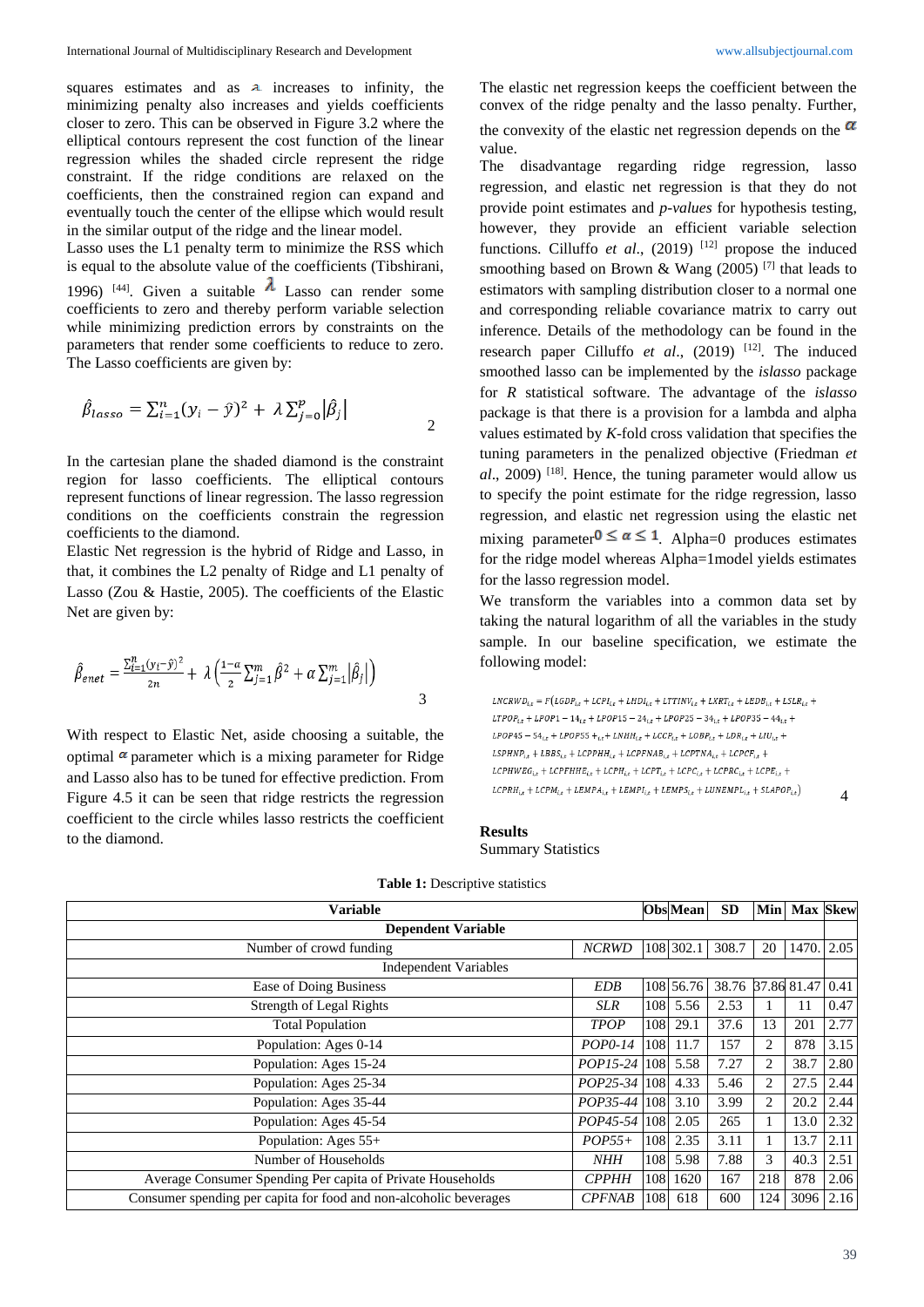| Consumer spending per capita for alcoholic beverages, tobacco and narcotics       | <b>CPTNA</b>      |            | 108 37.81  | 66.11                            | 2                | 401                | 4.05  |
|-----------------------------------------------------------------------------------|-------------------|------------|------------|----------------------------------|------------------|--------------------|-------|
| Consumer spending per capita for clothing and footwear                            | CPCF              |            | 108 90.06  | 85.95                            | 7.00             | 449                | 1.88  |
| Consumer spending per capita for housing, water, electricity, gas and other fuels | $\mathit{CPHWEG}$ | 108        | 273        | 292                              | 15               | 1204               | 1.42  |
| Consumer spending per capita for furnishings, household equipment and routine     | <b>CPFHHE</b>     | 108        | 95         | 123                              | 9                | 678                | 2.79  |
| maintenance of the house                                                          |                   |            |            |                                  |                  |                    |       |
| Consumer spending per capita for health                                           | CPH               |            | 108 55.84  | 64.46                            | $\overline{2}$   | 228                | 1.41  |
| Consumer spending per capita for transport                                        | CPT               |            |            | 108 146.21 209.94 9.00           |                  | 1106               | 2.69  |
| Consumer spending per capita for communication                                    | CPC               |            | 108 52.49  | 68.26                            | $\mathbf{1}$     | 366                | 2.42  |
| Consumer spending per capita for recreation and culture                           | <b>CPRC</b>       |            | 108 46.81  | 75.16                            |                  | 2.00 452.00 3.74   |       |
| Consumer spending per capita for education.                                       | CPE               |            | 108 43.68  | 51.29                            |                  | 1.00 237.00 1.64   |       |
| Consumer spending per capita for restaurants and hotels                           | <b>CPRH</b>       |            | 108 59.43  | 78.36                            |                  | $0.00$ 475.00 3.27 |       |
| Consumer spending per capita for miscellaneous goods and services                 | CPM               |            | 108 106.5  | 147.21                           |                  | $10.0$ 660.0       | 2.11  |
| Digital revenue                                                                   | DR                | 108        | 428        | 393                              | 100              | 409                | 10.10 |
| <b>Broadband Subscription</b>                                                     | <b>BBS</b>        |            | 108 1.629  | 3.89                             |                  | 0.01022.300 3.74   |       |
| Smartphone penetration                                                            | <b>SPHNP</b>      |            | 108 24.91  | 14.31                            |                  | 4.60 64.80         | 0.62  |
| <b>Internet Users</b>                                                             | $I\bar{U}$        | 108        | 962        | 146                              | 300              | 839                | 2.78  |
| <b>Gross Domestic Product</b>                                                     | GDP               |            |            | 108 2656 2793.17315.0 11558 1.48 |                  |                    |       |
| <b>Consumer Price Index</b>                                                       | CPI               |            | 108 107.6  | 19.53                            |                  | 100.0 289.6        | 7.60  |
| Exchange rate                                                                     | <b>XRT</b>        | 108        | 0.05       | 0.11                             | 0.00             | 0.79               | 3.91  |
| <b>Total Investment</b>                                                           | <b>TTINV</b>      |            | 108 13.806 | 20.52                            | 0.180            | 91.3               | 2.07  |
| Human Development Index                                                           | <b>HDI</b>        |            | 1083.9815  | 14.28                            |                  | $0.10$ 65.20       | 3.83  |
| Unemployment                                                                      | <b>UNEMPL</b>     |            | 108 7.739  | 6.82                             |                  | 0.47128.181 1.28   |       |
| <b>Employment</b> in Industry                                                     | <b>EMPI</b>       |            |            | 108 14.339 18.478                | $\overline{5.4}$ | 76.71              | 2.02  |
| <b>Employment in Services</b>                                                     | <b>EMPS</b>       |            | 108 3.856  | 5.51                             |                  | 1.69 30.543 3.05   |       |
| <b>Employment in Agriculture</b>                                                  | <b>EMPA</b>       | 108        | 5.26       | 6.812                            | 4.0              | 34.381 2.45        |       |
| Credit card penetration                                                           | CCP               |            | 102 2.981  | 3.71                             | 0.10             | 21.7               | 3.08  |
| Online Banking penetration                                                        | <b>OBP</b>        |            | 93 6.592   | 6.86                             |                  | $0.01$ 29.80       | 1.55  |
| School age population (Secondary School)                                          | <b>SAPOP</b>      | <b>108</b> | 4.21       | 5.21                             | 1.25             | 26.9               | 2.54  |
|                                                                                   |                   |            |            |                                  |                  |                    |       |

Table 1 presents the descriptive statistics of the dependent variable and the independent variables for the total sample. It can be seen that the lowest number of crowd funding campaigns within the study period is 20 whereas the highest number of crowd funding campaigns is 1470. Also, the mean number of crowd funding campaigns is approximately 308.76. The skewness value for crowd funding campaigns suggests that the distribution of values for the number of crowd funding campaigns in the total sample is positively skewed which indicates that many countries in the sample have lower values. The mean value for the ease of doing business index is 56.76 which suggest that averagely the many countries involved in the study have an above average score for the ease of doing business index. Also, the minimum score for the ease of doing business index reported in the summary statistics is 37.86 whereas the maximum is 81.47. The ease of doing business index skew score also suggest that the distribution is symmetrical about the mean value. Similarly, the strength of legal rights index summary results paints a fairly flamboyant picture of the protection of lenders and borrowers with a mean score of approximately 5.56 and a maximum score of 11. The score for skewness also suggests that the distribution is symmetrical about the mean value. The average of total population in the countries involved in the study is approximately 29 million whereas the minimum and maximum are approximately 13 million and 200 million respectively. We can notice that averagely the countries have 11.7 million of the population between the ages of 0 to 14 years. Also, the countries have averagely 5.5 million of the population between the ages of 15 to 24 years. Furthermore, we notice that the countries have averagely 4.3 million of the population between the ages of 25 to 34 years.

Again, we find that the countries involved in the study have averagely 3.1 million of the population between the ages of 35 to 44years. Besides we can observe that the countries have averagely 2 million of the population between the ages of 45 to 54 years. Moreover, we can notice that the countries have averagely 2 million of the population between over 55 years old. Thus, the trend reveals a younger population in the African countries involved in the study. The summary statistics also pinpoints wealth gap among the countries included in the study sample. We can infer from the skewness values for all the variables representing wealth that fewer countries have high numbers of wealthy individual. Likewise, by observing the standard deviation, mean, maximum, and minimum for digital revenue, broadband subscription, smartphone penetration, and internet users' population, we can notice a positive skew for technological advancement in Africa.

With respect to the economy, the descriptive analysis reveals that the average GDP in constant exchange rate is 2656.3 whereas the minimum and maximum values are 315 and 11558 respectively indicating a skewed distribution to the right which suggests disparities in the level of economic development among the countries involved in the study sample. The summary statistics for consumer price index show that averagely the countries involved in the study yielded a single digit inflation within the study period. The average exchange rate in one unit of local currency to the unitedstates dollars is 0.05083, thus, averagely most local currencies would equal this amount in the countries involved in the study. We can also notice a positively skewed distribution for total investment and human development index given their summary statistics. It can be seen that the mean for unemployment rate is 7.739 and the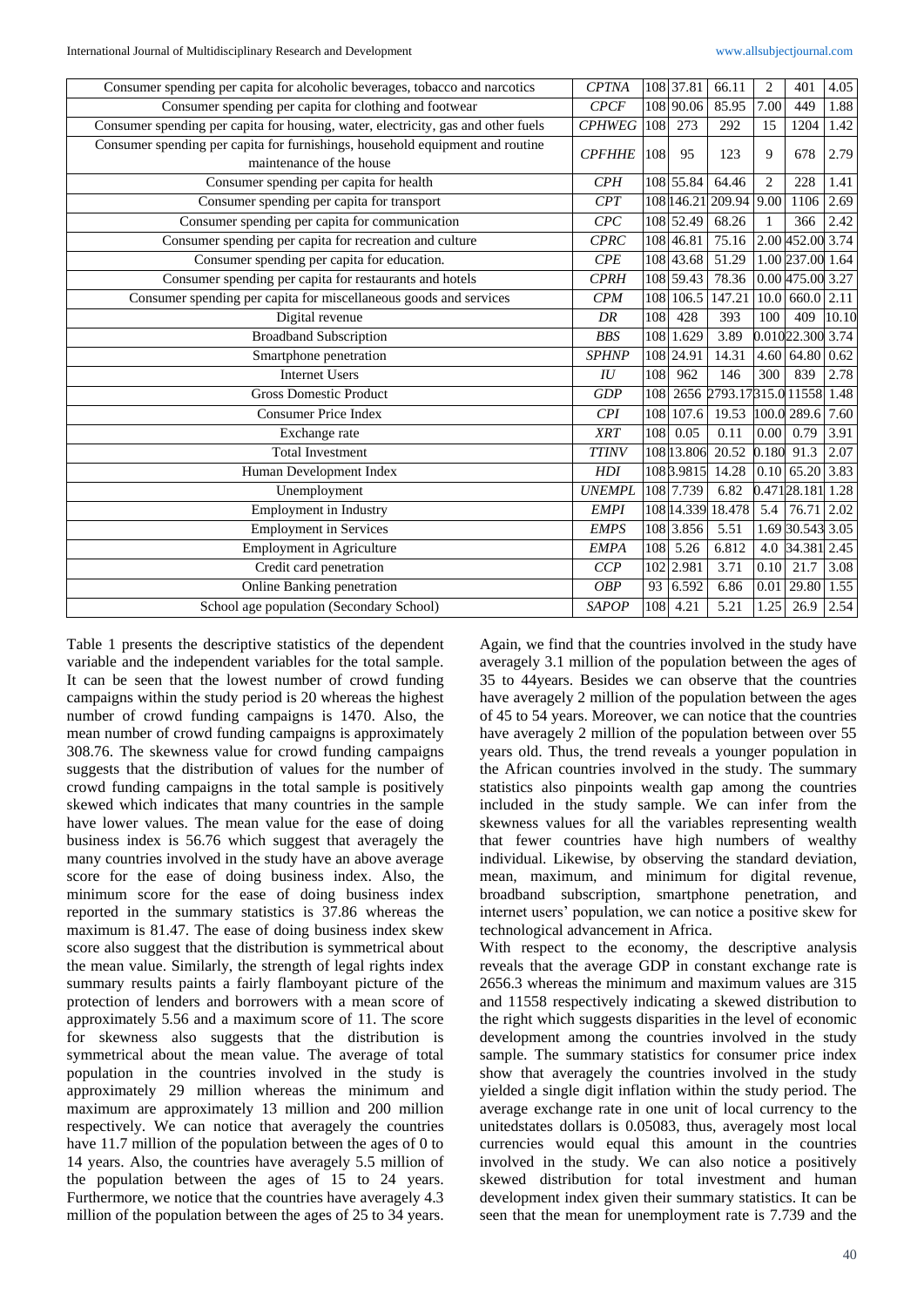minimum and maximum are 0.471 and 28.181 respectively. The average employment in industry is 1433.9 million. Similarly, 3856 million people are employed in services, and 5215 million are employed in agriculture. Thus, the majority of the countries involved in this study have high proportion of their labour force employed in the Agric sector. It can be seen that the mean for secondary school age population is 4.21 million and the minimum and maximum are 1.25 million and 26.9 million respectively.

**Table 2:** Induced smoothed lasso estimates

|                      | <b>Ridge</b> | Lasso       | <b>Elastic Net</b> |
|----------------------|--------------|-------------|--------------------|
| Intercept            | 24.385***    | 24.296***   | 24.343             |
| <b>EDB</b>           | $-4.485***$  | $-4.474***$ | $-4.479$           |
| <b>SLR</b>           | $0.451**$    | $0.447**$   | 0.449              |
| TPOP                 | 3.883        | 3.920       | 3.900              |
| POP0-14              | $-1.913$     | $-1.959$    | $-1.936$           |
| POP15-24             | $-1.304$     | $-1.245$    | $-1.274$           |
| POP25-34             | $-9.823***$  | $-9.907***$ | $-9.866***$        |
| POP35-44             | 12.248***    | 12.391 ***  | 12.320***          |
| POP45-54             | $-0.832$     | $-0.864$    | $-0.849$           |
| $POP55+$             | $-3.634**$   | $-3.686**$  | $-3.658**$         |
| NHH                  | $-0.464$     | $-0.460$    | $-0.462$           |
| <b>CPPHH</b>         | $-1.603$     | $-1.614$    | $-1.609$           |
| CPFNAB               | 3.298***     | $3.315***$  | $3.307***$         |
| <b>CPTNA</b>         | 0.164        | 0.167       | 0.165              |
| <b>CPCF</b>          | $-1.373***$  | $-1.371***$ | $-1.371**$         |
| <b>CPHWEG</b>        | $0.870**$    | $0.856**$   | 0.862              |
| <b>CPFHE</b>         | $-2.195***$  | $-2.205***$ | $-2.200***$        |
| $\overline{CPH}$     | $0.535***$   | $0.532***$  | 0.533              |
| CPT                  | $2.952***$   | $2.971***$  | $2.961***$         |
| CPC                  | $-1.984***$  | $-1.988***$ | $-1.985***$        |
| CPRC                 | $-0.421$     | $-0.408$    | $-0.414$           |
| CPE                  | $0.429**$    | $0.425**$   | 0.427              |
| <b>CPRH</b>          | $-0.589***$  | $-0.584***$ | $-0.586$           |
| CPM                  | 1.498 ***    | $1.508***$  | $1.502**$          |
| DR                   | 0.002        | 0.002       | 0.002              |
| BBS                  | $0.464***$   | $0.462***$  | 0.463              |
| <b>SPHNP</b>         | $-0.068$     | $-0.065$    | $-0.066**$         |
| $I\hspace{-0.1cm}U$  | 0.438        | 0.436       | 0.436              |
| <b>GDP</b>           | $-1.994***$  | $-2.020***$ | $-2.007$           |
| CPI                  | 0.145        | 0.155       | 0.150              |
| XRT                  | 0.049        | 0.048       | $0.048**$          |
| <b>TTINV</b>         | 1.134***     | $1.138***$  | 1.136              |
| <b>HDI</b>           | $-0.376$     | $-0.372$    | $-0.374$           |
| <b>UNEMPL</b>        | 0.016        | 0.028       | $0.022***$         |
| <b>EMPI</b>          | 1.942 ***    | 1.953***    | 1.947***           |
| EMPS                 | $-4.107***$  | $-4.131***$ | $-4.118$           |
| <b>EMPA</b>          | 0.040        | 0.043       | 0.042              |
| CCP                  | 0.275        | 0.275       | 0.274              |
| <b>OBP</b>           | $-0.217$     | $-0.222$    | $-0.219$           |
| <b>SAPOP</b>         | $2.36***$    | $2.317***$  | $2.326***$         |
| AIC                  | 111.54       | 111.61      | 111.57             |
| Null deviance        | 62.8506      | 62.8506     | 62.8506            |
| Null deviance Df     | 83.00        | 83.00       | 83.00              |
| Residual deviance    | 6.9979       | 6.9974      | 6.9975             |
| Residual deviance Df | 44.04        | 44          | 44.02              |
| Model complexity     | 39.95733     | 39.99744    | 39.97627           |

*Note: \* p<0.1; \*\* p<0.05; \*\*\* p<0.01*

#### **Model Selection**

From Table 5.3 we observe the *islasso* coefficient estimates for the independent variables using the regularization parameters of the ridge regression model, lasso regression model, and the elastic net model as tuning parameters. The null deviance reported in the table shows how well the dependent variable is predicted using only the intercept. The residual deviance shows the reduction of the deviance when some independent variables are included. In the relative measure of model parsimony. We use the Akaike Information Criteria (AIC) to select the model for the Hypothesis testing. We can observe that the ridge regression model yielded the lowest AIC value; hence, we conduct interpretation of the hypothesis testing results using the ridge regression estimates.

### **Country level determinants of the frequency of Crowd funding**

The ridge regression model provides evidence for us to accept Hypothesis 1 that the economy has a significant impact on the frequency of crowd funding campaigns. We can notice that the coefficient of GDP is negative and statistically significant at 1% significance level. Also, the model predicts that a 1% increase in GDP would result in 1.994% decrease in the number of crowd funding campaigns ceteris paribus. Also, we observe that the coefficient of total investment is statistically significant at 1% significance level and positive. The model estimates that a 1% increase in total investment contributes to a 1.134% increase in the number of crowd funding campaigns ceteris paribus. The model provides no evidence to for us to accept Hypothesis 2 that financial development has a significant impact on the frequency of crowd funding campaigns. We can observe that the coefficients of both credit card penetration and online banking penetration are not statistically significant at 10% significance level. Hence, we reject Hypothesis 2. With respect to Hypothesis 3, we can observe that the coefficient of broadband subscription is statistically significant at 1% significance level and positive. The model estimates that a 1% increase in broadband subscription contributes to a 0.464% increase in the number of crowd funding campaigns ceteris paribus. Hence, we accept Hypothesis 3. The results also supply evidence for us to accept Hypothesis 4 that education has a significant impact on the frequency of crowd funding campaigns. We can notice that the coefficient of school age population for secondary education is positive and statistically significant at 1% significance level. The model predicts that a 1% increase in school age population for secondary education leads to 2.36% increase in the number of crowd funding campaigns ceteris paribus. Hence, we accept Hypothesis 4. We accept Hypothesis 5 that crowd funding campaigns occur more frequently in countries that have high population. We can observe that the coefficient the population of age group between 25 years to 34 years is statistically significant at 1% significance level. The model estimates that a 1% increase in the population of age group between 25 years to 34 years leads to a 9.823% decrease in the number of crowd funding campaigns ceteris paribus. We also find that the population of age group between 35 years to 44 years is statistically significant at 1% significance level. The model predicts that a 1% increase in the population of age group between 35 years to 44 years contributes to a 12.248% increase in the number of crowd funding ceteris paribus. Similarly, we can observe that the population of age group 55 years and above is statistically significant at 5% significance level. The model estimates that a 1% increase in the population of age group 55 years and above leads to a 3.634% decrease in the number of crowd funding. Again, we accept Hypothesis 6 that wealth has a significant impact on the frequency of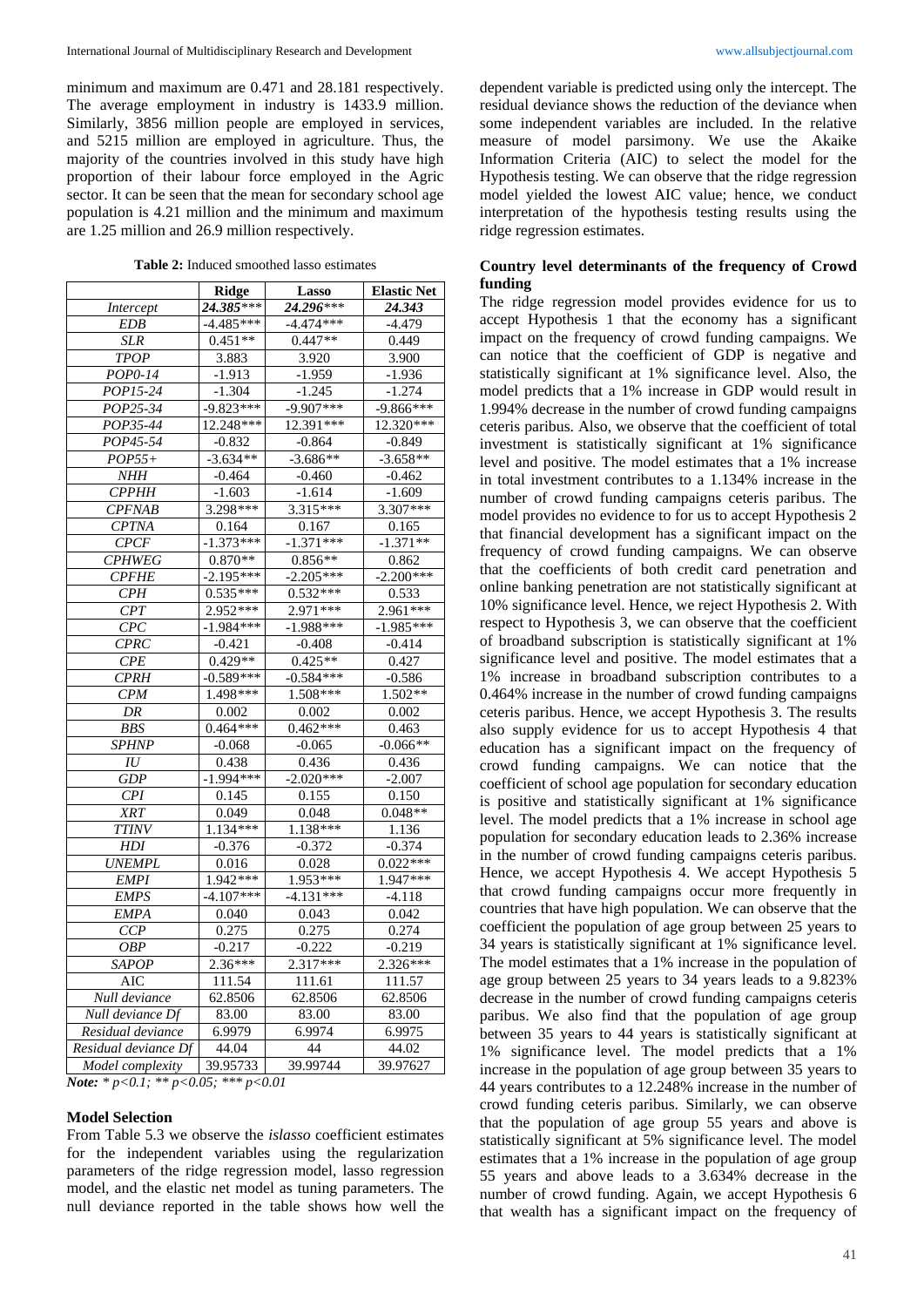crowd funding campaigns*.* We can observe that the coefficient of consumer spending per capita for food and non-alcoholic beverages is statistically significant at 1% significance level. The model estimates that a 1% increase in consumer spending per capita for food and non-alcoholic beverages contributes to 3.298% increase in the number of crowd funding ceteris paribus. We can also notice that the coefficient of consumer spending per capita for clothing and footwear is significant at 1% significance level and contributes negatively to the number of crowd funding campaigns*.* The model suggests that a 1% increase in consumer spending per capita for clothing and footwear contributes to a 1.373% decrease in the number of crowd funding ceteris paribus. The coefficient of consumer spending per capita for housing, water, electricity, gas and other fuels is statistically significant at 5% significance level. It can be seen that a 1% increase in consumer spending per capita for housing, water, electricity, gas and other fuels contributes to a 0.870% increase in the number of crowd funding ceteris paribus. Also, the coefficient of consumer spending per capita for furnishings, household equipment and routine maintenance of the house is statistically significant at 1% significance level. It can be noticed that a 1% increase in consumer spending per capita for furnishings, household equipment and routine maintenance of the house leads to a 2.195% decrease in the number of crowd funding ceteris paribus. The model also estimates the coefficient of consumer spending per capita for health to be statistically significant at 1% significant level. The model predicts that a 1% increase in consumer spending per capita for health results in 0.535% increase in the number of crowd funding ceteris paribus. We can also find that consumer spending per capita for transportation is statistically significant at 1% significant level. The model predicts that, a 1% increase in consumer spending per capita for transportation causes a 2.952% increase in the number of crowd funding ceteris paribus. The coefficient of consumer spending per capita for communication is statistically significant at 1% significance level. We can also identify a negative relationship between consumer spending per capita for communication and the number of crowd funding. The ridge model estimates that a 1% increase in consumer spending per capita for communication leads to a 1.984% decrease in the number of crowd funding campaigns ceteris paribus. Also, the coefficient of consumer spending per

capita for education is statistically significant at 5% significance level. We can observe that a 1% increase in consumer spending per capita for education contributes to a 0.429% increase in the number of crowd funding ceteris paribus. The results also suggest that the coefficient of consumer spending per capita for restaurants and hotels is statistically significant at 1% significance level. The model predicts that a 1% increase in consumer spending per capita for restaurants and hotels leads to a 0.589% decrease in the number of crowd funding campaigns ceteris paribus. Further, we notice that the coefficient of consumer spending per capita for miscellaneous is statistically significant at 1% significance level. The model estimates that a 1% increase in consumer spending per capita for miscellaneous leads to a 1.498% increase in the number of crowd funding campaigns ceteris paribus*.* We also find evidence to acceptive Hypothesis 7 that institutional features have a significant impact on the frequency of crowd funding campaigns. We can observe that the efficient of ease of doing business is statistically significant at 1% significance level and negative indicating that crowd funding is often favorable in countries where there is low score for ease of doing business. The study estimates that a 1% increase in ease of doing business leads to a 4.485% decrease in the number of crowd funding. Also, the coefficient of strength of legal rights is statistically significant at 5% significance level. We can notice that a 1% increase in the strength of legal rights score leads to a 0.451% increase in the number of crowd funding campaigns ceteris paribus. The study also provides evidence for us to accept Hypothesis 8 that labour force has a significant impact on the frequency of crowd funding campaigns. We can see that the coefficient of labour force in industries statistically significant at 1% significance level. We notice that a 1% increase in labour force in industries leads to a 1.942% increase in the number of crowd funding ceteris paribus. Also, we can notice that labour force in services is statistically significant at 1% significance level. The study predicts that a 1% increase in labour force in services leads to a 4.107% decrease in the number of crowd funding ceteris paribus. We reject Hypothesis 9 that unemployment has a significant impact on the frequency of crowd funding campaigns. We can observe that the coefficient of unemployment is not statistically significant at 10% significance level. Consequently, we find no evidence to accept Hypothesis 9.

**Table 3:** Hypothesis testing results summary

|                | <b>Hypothesis</b>                                                                                | <b>Outcome</b> |
|----------------|--------------------------------------------------------------------------------------------------|----------------|
| H1             | Economic situation has a significant impact on the frequency of crowd funding campaigns.         | Accepted       |
| H2             | Financial development has a significant impact on the frequency of crowd funding campaigns.      | Rejected       |
| H <sub>3</sub> | Technological development has a significant impact on the frequency of crowd funding campaigns.  | Accepted       |
| H4             | Education has a significant impact on the frequency of crowd funding campaigns.                  | Accepted       |
| H5             | Population characteristics has a significant impact on the frequency of crowd funding campaigns. | Accepted       |
| H6             | Wealth has a significant impact on the frequency of crowd funding campaigns.                     | Accepted       |
| H7             | Institutional features have a significant impact on the frequency of crowd funding campaigns.    | Accepted       |
| H8             | Labour force has a significant impact on the frequency of crowd funding campaigns.               | Accepted       |
| H9             | Unemployment has a significant impact on the frequency of crowd funding.                         | Rejected       |

#### **Conclusion**

Securing funding by business startups in many economies has always been a difficult hurdle for many entrepreneurs. Luckily disruptive financial technology and models are providing innovative ways of alternative financing of including crowd funding. However, the market share of the

African crowd funding market volume compared to other regional markets is very small. Nevertheless, crowd funding continues to gain in popularity in Africa. This study investigates the determinants of the frequency of crowd funding in Africa. The findings from this study have significant implications for policymakers.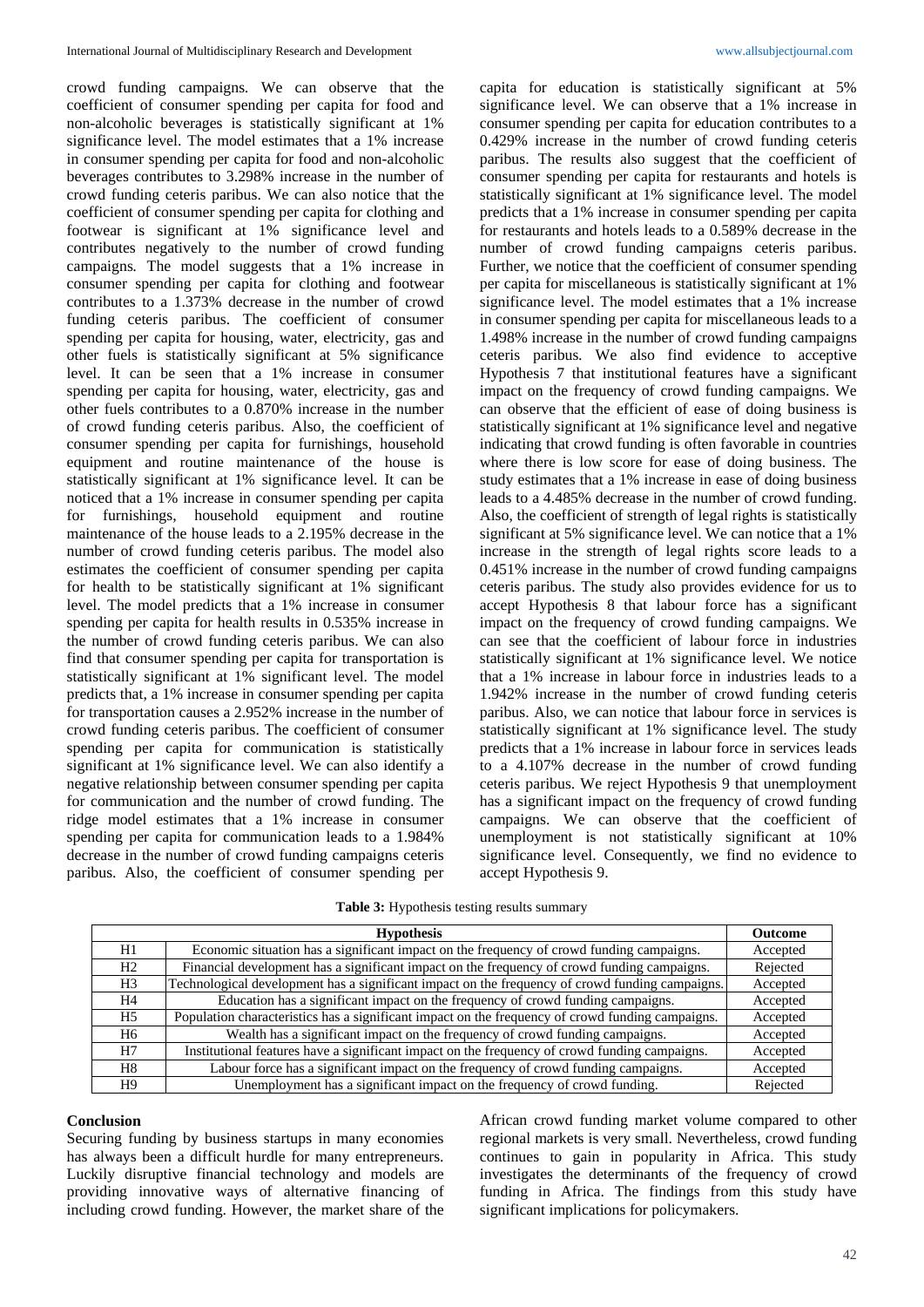Policymakers should take an intent cue from our findings and make crowd funding growth an essential economic planning goal. Economic planners should increase their awareness of crowd funding to provide support for the crowd funding industry. The economy plays an important role in the demand for crowd funding entrepreneurs. As previously discussed, a prosperous economy ensures the supply of entrepreneurs since individuals can acquire enough wealth and savings to venture into entrepreneurship. Hence, efforts to ensure economic growth must incorporate measures that stimulates entrepreneurs to engage in crowd funding.

One of such efforts include building stronger national institutions to oversee crowd funding activities. Crowd funding regulation at the moment is not available in many African countries, this makes crowd funding a risky business since there are no guarantees that the funds raised shall be applied to the project as promised by the fundraisers. At the same time settling on the right regulations might also be problematic since over regulating would discourage entrepreneurs from participating in crowd funding. However, creating a general national sense of institutional strength would help to groom trust for crowd funding activities. As previously observed in preceding chapters, the strength of national institutions is crucial for the supply of crowd funding entrepreneurs. This is because stronger institutions promote the sense of security of investing in an economy. Therefore, economic planners can achieve both the demand and supply of crowd funding entrepreneurs in their countries. Also, policy makers and economic planners can pay closer attention to education in order to ensure the supply of entrepreneurs who might engage in crowd funding. This is because talent is crucial for anyone who would like to venture into entrepreneurship and the provision of good quality education would ensure that individuals can receive the necessary entrepreneurial skills. Policymakers and economic planners must also pay attention to the population characteristics of their country. The preceding chapters established that certain age groups have significant impact on the supply of entrepreneurs who engage in crowd funding. This finding is beneficial, in that, it can help in the short term and long-term economic planning and also policymakers can easily identify which feature of the population to focus their plans to boost the supply of entrepreneurs. For instance, when policy makers wish to predict the recurrence of crowd funding in their economies, the findings from this study pinpoint that the population of the age group between 35 years to 40 years is the most crucial variable to consider.

### **Reference**

- 1. African Crowd funding Association. *African Crowd funding Association: Moving Africa Forward,* 2020. https://africancrowd.org/.
- 2. Bates T. Entrepreneur Human Capital Inputs and Small Business Longevity. *The Review of Economics and Statistics*,1990:72(4):551-559. JSTOR. https://doi.org/10.2307/2109594
- Berndt A. Crowd funding in the African Context: A New Way to Fund Ventures. In L. Achtenhagen & E. Brundin (Eds.), *Entrepreneurship and SME Management Across Africa: Context, Challenges, Cases,* 2016, 31-49. Springer. https://doi.org/10.1007/978-981-10-1727-8\_3
- 4. Bjørnskov C, Foss NJ. Economic freedom and entrepreneurial activity: Some cross-country evidence. *Public Choice*,2008:134(3):307-328. https://doi.org/10.1007/s11127-007-9229-y
- 5. Blanchflower D, Oswald A. *What Makes a Young Entrepreneur,* 2007. https://www.researchgate.net/publication/5137531\_Wh at\_Makes\_a\_Young\_Entrepreneur
- 6. Bregger J. Measuring self-employment in the United States. *Monthly Labor Review*,1996:119(1-2):3-10. https://go.gale.com/ps/i.do?p=AONE&sw=w&issn=009 81818&v=2.1&it=r&id=GALE%7CA18163019&sid=g oogleScholar&linkaccess=abs
- 7. Brown BM, Wang Y-G. Standard errors and covariance matrices for smoothed rank estimators. *Biometrika*,2005:92(1):149-158. https://doi.org/10.1093/biomet/92.1.149
- 8. Bruton GD, Khavul S, Siegel DS, Wright M. *New Financial Alternatives in Seeding Entrepreneurship: Microfinance, Crowd funding, and Peer*‐*To*‐*Peer Innovations* (SSRN Scholarly Paper ID 2545635). Social Science Research Network, 2015. https://doi.org/10.1111/etap.12143
- 9. Carree MA, Thurik AR. Small firms and economic growth in europe. *Atlantic Economic Journal*,1998:26(2):137-146. https://doi.org/10.1007/BF02299356
- 10. Carree M, Thurik R. The Impact of Entrepreneurship on Economic Growth. In *Handbook of Entrepreneurship Research,*2010:1:557-594. https://doi.org/10.1007/978- 1-4419-1191-9\_20
- 11. Carree M, van Stel A, Thurik R, Wennekers S. Economic Development and Business Ownership: An Analysis Using Data of 23 OECD Countries in the Period 1976–1996. *Small Business Economics*,2002:19(3):271-290. https://doi.org/10.1023/A:1019604426387
- 12. Cilluffo G, Sottile G, Muggeo V. The Induced Smoothed lasso: A practical framework for hypothesis testing in high dimensional regression. *Statistical Methods in Medical Research*, 2019, 29. 096228021984289.

https://doi.org/10.1177/0962280219842890

- 13. Dobbin F, Dowd TJ. How Policy Shapes Competition: Early Railroad Foundings in Massachusetts. *Administrative Science Quarterly*,1997:42(3):501-529. JSTOR. https://doi.org/10.2307/2393736
- 14. Duarte J, Siegel S, Young L. Trust and Credit: The Role of Appearance in Peer-to-peer Lending. *The Review of Financial Studies*,2012:25(8):2455-2484. https://doi.org/10.1093/rfs/hhs071
- 15. Evans DS, Leighton LS. Some Empirical Aspects of Entrepreneurship. *The American Economic Review*,1989:79(3):519-535. JSTOR. https://www.jstor.org/stable/1806861
- 16. Flanigan ST. Crowd funding and Diaspora Philanthropy: An Integration of the Literature and Major Concepts. *VOLUNTAS: International Journal of Voluntary and Nonprofit Organizations*,2017:28(2):492-509. https://doi.org/10.1007/s11266-016-9755-7
- 17. Freeman. Entrepreneurs as organizational products: Semiconductor firms and venture capital firms. *Adv. Stud. Entrepreneurship, Innovation, and Econ. Growth,*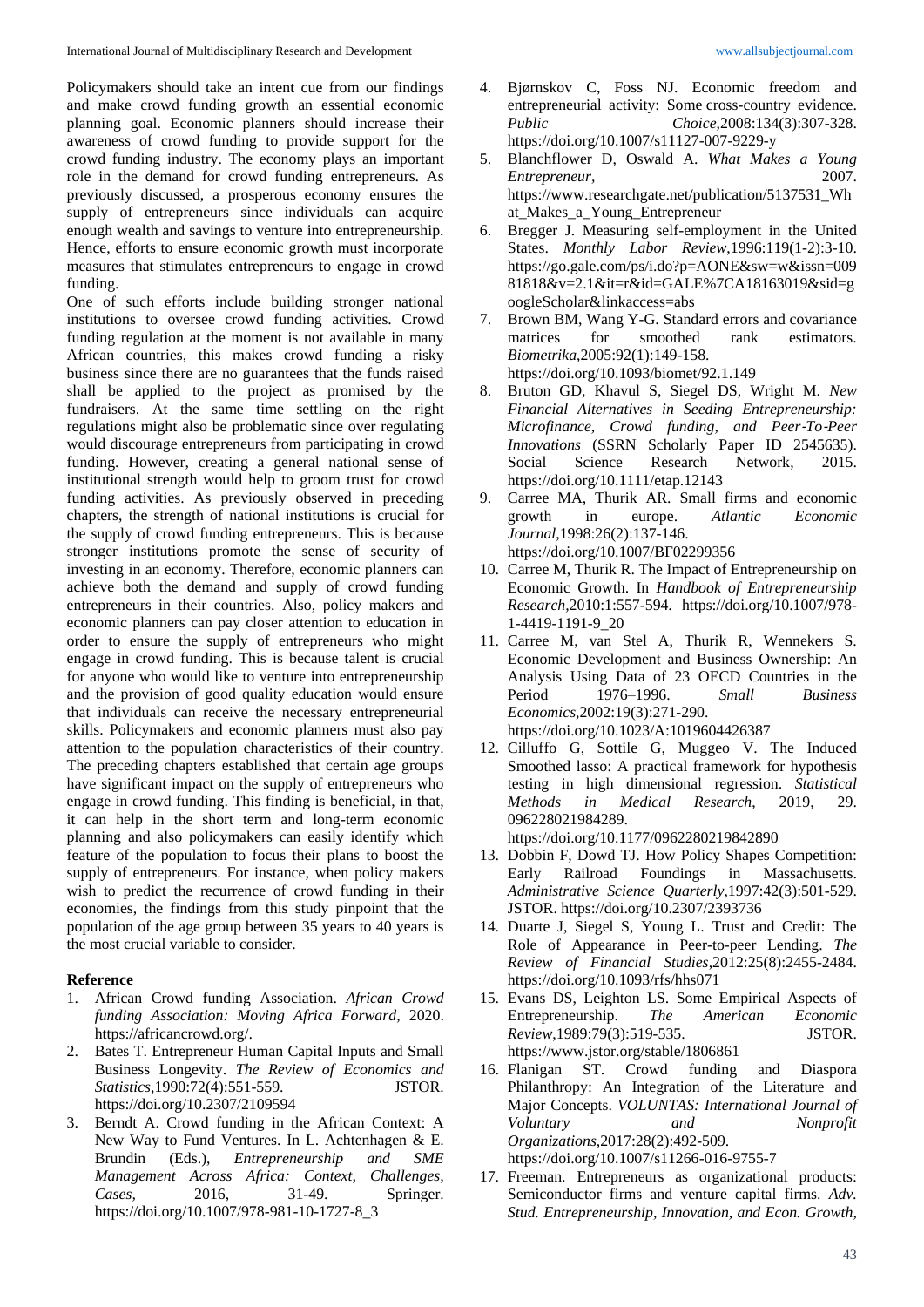1986.

- 18. Friedman J, Hastie T, Tibshirani R. Glmnet: Lasso and elastic-net regularized generalized linear models. *R Package Version*, 2009, 1.
- 19. Galak Small, Stephen AT. Microfinance Decision Making: A Field Study of Prosocial Lending. *Journal of Marketing Research*,2011:48:S130-S137. JSTOR. https://www.jstor.org/stable/23033471
- 20. George G, Kotha R, Parikh P, Alnuaimi T, Bahaj AS. Social structure, reasonable gain, and entrepreneurship in Africa. *Strategic Management Journal*,2016:37(6):1118-1131. https://doi.org/10.1002/smj.2381
- 21. Harding M, Lamarche C. Penalized Estimation of a Quantile Count Model for Panel Data. *Annals of Economics and Statistics*,2019:134:177-206. https://econpapers.repec.org/article/adranecst/y\_3a2019 \_3ai\_3a134\_3ap\_3a177-206.htm
- 22. Hastie T, Tibshirani R, Wainwright M. *Statistical learning with sparsity: The lasso and generalizations,* 2015. https://doi.org/10.1201/b18401
- 23. Hoerl AE, Kennard RW. Ridge Regression: Biased Estimation for Nonorthogonal Problems. *Technometrics*,1970:12(1):55-67. https://doi.org/10.1080/00401706.1970.10488634
- 24. King RG, Levine R. Finance, entrepreneurship and growth. *Journal of Monetary Economics*,1993:32(3):513-542. https://doi.org/10.1016/0304-3932(93)90028-E
- 25. Klapper L, Amit R, Guillén MF, Quesada JM. (n.d.). *Entrepreneurship and Firm Formation Across Countries*. 40.
- 26. Klapper L, Amit R, Guillén MF, Quesada JM. Entrepreneurship and Firm Formation Across Countries. *Policy Research Working Paper*, 2007, *4313*, 40. https://openknowledge.worldbank.org/bitstream/handle/ 10986/7379/wps4313.pdf?sequence=1
- 27. Lamarche C. Robust penalized quantile regression estimation for panel data. *Journal of Econometrics*,2010:157(2):396-408. https://econpapers.repec.org/article/eeeeconom/v\_3a15 7\_3ay\_3a2010\_3ai\_3a2\_3ap\_3a396-408.htm
- 28. Leblang D. Familiarity Breeds Investment: Diaspora Networks and International Investment. *American Political Science Review*,2010:104(3):584-600. https://doi.org/10.1017/S0003055410000201
- 29. Light I, Rosenstein C. *Race, Ethnicity and Entrepreneurship in Urban America* (SSRN Scholarly Paper ID 2761946). Social Science Research Network, 1995. https://papers.ssrn.com/abstract=2761946
- 30. Lindh T, Ohlsson H. Self-Employment and Wealth Inequality. *Review of Income and Wealth*,1998:44(1):25-41.
	- https://doi.org/10.1111/j.1475-4991.1998.tb00250.x
- 31. Lopez-de-Silanes F, Phalippou L, Gottschalg O. Giants at the Gate: Investment Returns and Diseconomies of Scale in Private Equity. *Journal of Financial and Quantitative Analysis*,2015:50:377-411. https://doi.org/10.1017/S0022109015000113
- 32. Munyanyi W, Mapfumo A. Factors Influencing Crowd funding Plausibility in Post Hyperinflationary Zimbabwe. *Journal of Entrepreneurship and Business Innovation*,2016:3(1):18-28.

https://doi.org/10.5296/jebi.v3i1.9244

- 33. Ocampo, Rada, Taylor. *Growth and policy in developing countries: A structuralist approach*. Columbia University Press, 2009.
- 34. Oruezabala G, Peter SG. Equity Crowd funding in Africa: How Can Investment Micro-Behaviors Make the Crowd funding Macro-System Work? In J. Méric, I. Maque, & J. Brabet (Eds.), *International Perspectives on Crowd funding,* 2016, 21-35. Emerald Group Publishing Limited. https://doi.org/10.1108/978-1- 78560-315-020151002
- 35. Reynolds PD. Creative destruction: Source or symptom of economic growth? *Entrepreneurship, Small and Medium-Sized Enterprises and the Macroeconomy,*  1999.
- 36. Romanelli E. The Evolution of New Organizational Forms. *Annual Review of Sociology*,1991:17(1):79-103. https://doi.org/10.1146/annurev.so.17.080191.000455
- 37. Schindele A, Szczesny A. *The impact of Basel II on the debt costs of German SMEs,* 2016. https://doi.org/10.1007/S11573-015-0775-3
- 38. Schultz T. Women's Changing Participation in the Labor Force: A World Perspective. *Economic Development and Cultural Change*,1990:38(3):457- 488.https://econpapers.repec.org/article/ucpecdecc/v\_3a 38\_3ay\_3a1990\_3ai\_3a3\_3ap\_3a457-88.htm
- 39. Shane S. Explaining Variation in Rates of Entrepreneurship in the United States: 1899-1988: *Journal* of *Management*, 2016. https://doi.org/10.1177/014920639602200504
- 40. Statista Digital Market Outlook. *Statista—Digital Market Outlook.* 2019. https://www.statista.com/outlook/digital-markets
- 41. Stiglitz JE, Greenwald BC. *Creating a Learning Society: A New Approach to Growth, Development, and Social Progress*. Columbia University Press; JSTOR, 2014. https://doi.org/10.7312/stig15214
- 42. Su L, Shi Z, Phillips PCB. Identifying Latent Structures in Panel Data. *Econometrica*,2016:84(6):2215-2264. https://doi.org/10.3982/ECTA12560
- 43. Thornton PH. The Sociology of Entrepreneurship. *Annual Review of Sociology*,1999:25(1):19-46. https://doi.org/10.1146/annurev.soc.25.1.19
- 44. Tibshirani R. Regression Shrinkage and Selection Via the Lasso. *Journal of the Royal Statistical Society: Series B (Methodological)*,1996:58(1):267-288. https://doi.org/10.1111/j.2517-6161.1996.tb02080.x
- 45. Wennekers S, Thurik R. Linking Entrepreneurship and Economic Growth. *Small Business Economics*,1999:13(1):27-56. https://doi.org/10.1023/A:1008063200484
- 46. White HC. Production Markets as Induced Role Structures. *Sociological Methodology*,1981:12:1-57. JSTOR. https://doi.org/10.2307/270738
- 47. Wholey DR, Christianson JB, Sanchez SM. *The Effect of Physician and Corporate Interests on the Formation of Health Maintenance Organizations,*1993. Eweb:130652.

https://doi.org/10.1086/ajs.1993.99.issue-1

48. Wolf C. *From Harambee to Modern Crowd funding: The Opportunities and Challenges in Sub-Saharan Africa: The Importance of High-Impact Entrepreneurship,* 2017, 263-277. https://doi.org/10.1108/978-1-78714-186-520171012